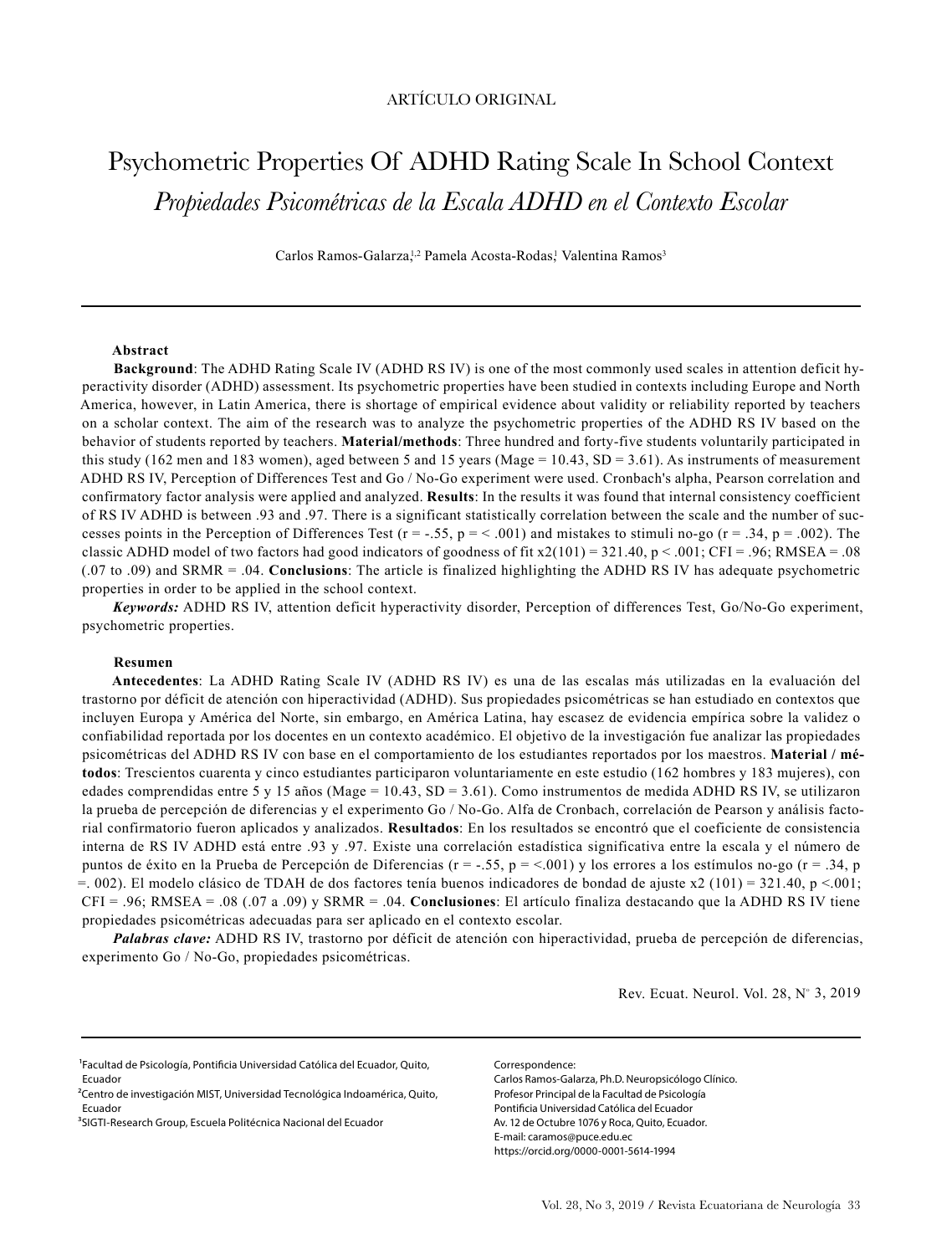## **Introducción**

ADHD (Attention Deficit/ Hyperactivity Disorder) has been classified as a neurodevelopmental disorder, its essential features are an excessive motor pattern, impulsivity, and attentional difficulties. These symptoms interfere in child, adolescent or adult's quality of life.<sup>1</sup>

Diverse studies have reported that this disorder is the most demanded for attention in the mental health context, $2<sup>2</sup>$ because its prevalence remains between 3% and 10% of general population,<sup>3,4</sup> and occurs more frequently in males than in females with a ratio of approximately  $2:1.5$ 

ADHD symptoms start in childhood and may continue during an individual's lifetime, originating difficulties in the majority of contexts where he/she develops.<sup>6</sup> For example, it has been reported that people with ADHD show alterations in reading-writing abilities,<sup>7</sup> emotional regulation,<sup>8</sup> psychosocial functioning,<sup>9</sup> among many others, wich are not exclusively present in childhood. They may remain until adulthood, possibly interfering in their occupational performance.<sup>10</sup>

ADHD's diagnostic process must have an integral approach, which includes a clinical interview with parents and teachers, behavioral scales application and experimental tasks that allow to identify the patient's deficits in the social and academic performance and, as long as it is possible, a clinical observation in educational and familiar environments.<sup>6,11</sup>

An important component in the complete ADHD's evaluation is the scales'application on child's behavior by parents and teachers, who observe child's or adolescent's behavior in their daily educational or familiar contexts.<sup>12</sup> Among the main scales used clinically there may be found the next ones: the  $SNAP - IV<sub>1</sub><sup>13</sup>$  the Conners' scale,<sup>14</sup> the EDAH,<sup>15</sup> and the ADHD RS IV.<sup>16</sup>

It has been reported that these scales' psychometric properties have shown the required reliability and validity standards for the ADHD. That is why these scales could be designated as psychometric reagents, mainly the ADHD RS IV, which represents to serve as a great utility for the clinician in screening, diagnosis and ADHD's treatment evaluation process.<sup>17</sup>

The ADHD RS IV was developed in the United States by Du Paul and his research team,<sup>16</sup> who contextualized the ADHD's symptomatology that was described in the DSM-IV-TR IV,<sup>18</sup> into a behavioral scale assessment. ADHD RS IV's factorial components, as in the actual DSM-5<sup>5</sup> points out that ADHD integrates two dimensions (a) attentional deficit, which has nine items, and (b) hyperactivity and impulsivity, with nine items as well. All of its items are in concordance with the eighteen symptoms described in the DSM-IV-TR<sup>18</sup> and DSM  $-5$ <sup>1</sup>

The factorial configuration described before, allow to classify the ADHD into three subtypes: (a) ADHD subtype combined presentation: characterized by inatten-

tion and hyperactivity –impulsivity symptomatology; (b) ADHD subtype inattentive presentation: which main and only feature is inattention, and (c) ADHD subtype hyperactive/impulsive presentation: which features are excessive motor activity and difficulties in controlling impulses!

The ADHD RS IV scale was developed in an English linguistic context, and has been translated into a variety of languages, and validated in many countries as Spain,<sup>19</sup> France,<sup>20</sup> Japan,<sup>21</sup> USA, Canada,<sup>17</sup> Chile,<sup>22</sup> among others. In Ecuador, the country where this study has taken place, there exists an ADHD RS IV's previous adaptation proposal with a self-report form for adolescents.<sup>23</sup> In this mentioned study, there were psychometric properties' analyses conducted of the scale in a sample of secondary students aged between 14 and 18 years, belonging to Ecuador's public educational system. Some of the main results of this study describe that the ADHD RS IV scale's application as a self-reported test has an appropriate internal consistency and the goodness of fit parameters for its classical two factors structure.

Although, this previous study is the only one that has been reported in Ecuador and has analyzed ADHD RS IV's reliability and validity, there has not yet been a search of its psychometric properties in a scholar context or through parents or teacher's reports.

In this context, it is vital to mention that the aim of the study is that it looks for the most suitable diagnostic and evaluation methods, which are aspects not solved yet about ADHD investigation lines.<sup>24</sup> On the other hand, this study will contribute to the research development of ADHD in Ecuador, which is a Latin American country with an incipient investigation about this neurodevelopmental disorder.

Therefore, this study's objectives are: (a) to identify the scale's internal consistency through Cronbach's Alpha coefficient, correlation of each item with its scale and getting better the internal consistency coefficient by taking out items; (b) to analyze ADHD RS IV's convergent validity through other assessment processes about ADHD's component factors, and (c) to evaluate the construct validity of the scale through confirmatory factorial analysis process of its one and two factors structure.

#### **Study Scenario**

Ecuador is the country where this investigation has taken place, this is a South American country with more of sixteen million people of population, its economic system is capitalism and its currency is USA dollars. In previous investigation of ADHD prevalence in educational context of Ecuador was reported that about 6% of students would present this disorder.<sup>25</sup> These contextual characteristics and disorder peculiarities make the results of the present study possible to be extrapolated to other countries with which similar characteristics to the previous described are shared.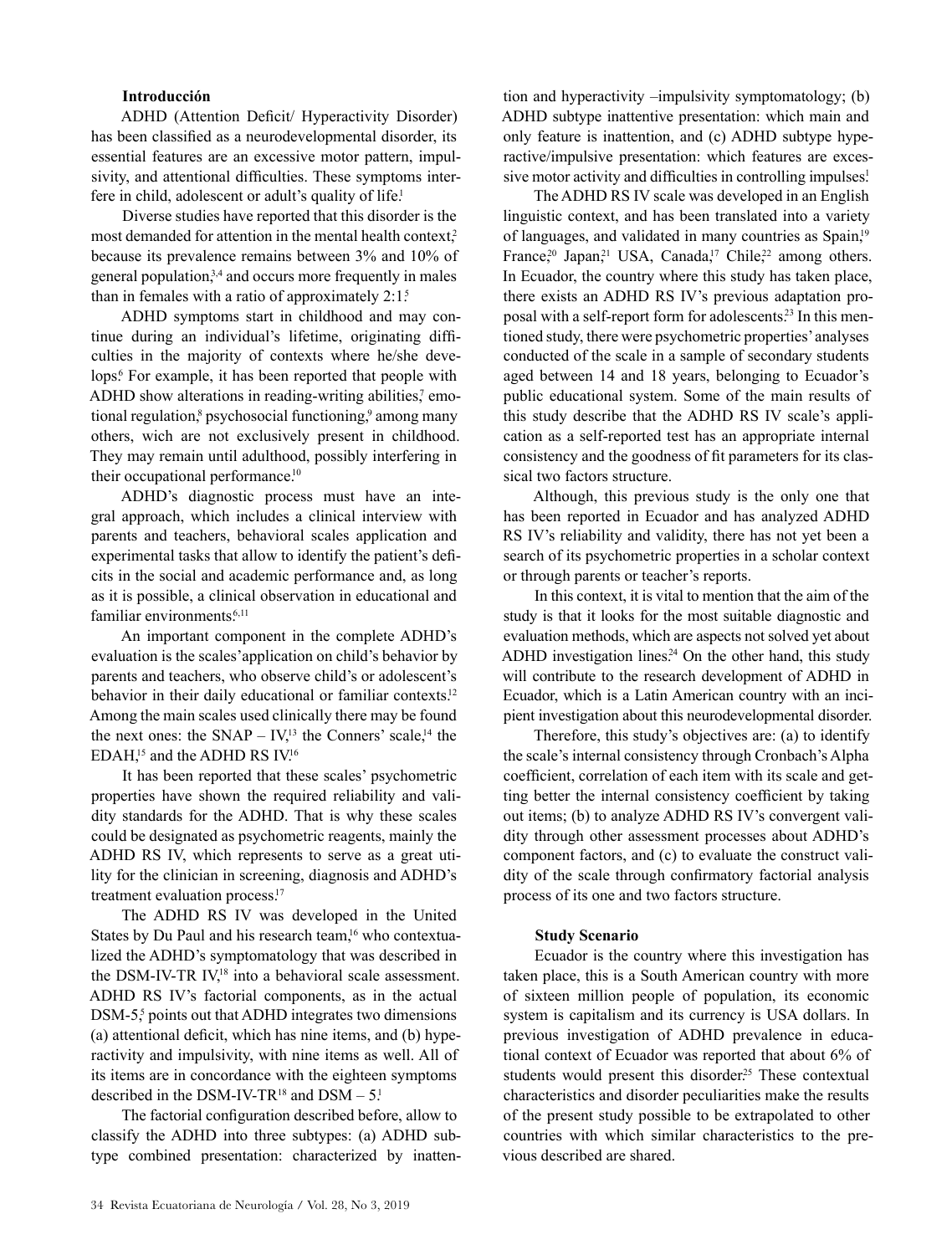## **Method**

# **Participants**

This sample was recruited from Ecuador's educational system. The total sample  $(N = 345)$  consisted of 162 males (47%), and 183 females (53%) students, aged between 5 and 15 years (Mage =  $10.43$ ; SD =  $3.61$ ). Their scholar level comprehends as following, 53 participants belonging to second grade of basic education (15%), 65 from third grade  $(19\%)$ , 65 from fourth grade  $(18\%)$ , 60 participants belonging to fifth grade (17%), 54 from sixth grade  $(16\%)$ , 11 from seventh grade  $(4\%)$ , 18 from eighth grade (5%) and 19 belonging to ninth grade (6%). Participants' socioeconomic level was middle and high.

## Instruments

As it was pointed out before, the ADHD RS IV is a scale that allows assessing ADHD in concordance with the 18 symptoms described to diagnose this disorder (Du Paul & Stoner, 2014). This is a liker-type scale, where 1 means there has never been this symptom; 2 means sometimes, 3 means often, and 4 means very often. The first step was the scale´s linguistic contextualization in Ecuador. For this purpose, there were 3 stages, the first consisted of preparing the instrument, in the second stage the instrument was revised by the judgment of an expert professional group in ADHD evaluation, their suggestions were taken into account and the third stage consisted in the implementation of a pilot study. Once the instrument had the optimal conditions, the application process was conducted. In the present research was taken into consideration the teacher´s report format. From the scale, there were obtained three measurements: (a) attentional deficit, from the items numbered 1 to 9; (b) hyperactivity and impulsivity, from the items 10 to 18, and (c) ADHD total, from the items 1 to 18.

Accessing the convergent validity was necessary to conduct two experimental tasks. In the first place, the Perception of Differences Test<sup>26</sup> was used; it is a task that allows assessing perceptive visual and attentional process. The procedure for this test consists in giving to each participant a booklet which has four columns, each of those with fifteen rows with three faces as visual stimuli, where two of them are the same and one is different, this last one has to be identified by the participant. The application time is three minutes. From this task, measurements obtained were: (a) total successes; (b) total mistakes; (c) total omissions.

The second experimental task consisted in a computerized assignment called Go/No-Go, which is a response's n inhibitory activity.<sup>27</sup> During this task, participants must respond to a stimulus Go (P in the first phase and R in the second phase) and to inhibit the answer to a stimulus No-Go (R in the first phase y P in the second phase).<sup>28</sup> It has 362 tries, with a total duration of 9 minutes approximately. The stimuli (R-P) are presented in a 2 by 2 matrix

which has four stars where are the mentioned letters (See figure 1). For entering participant's answers a button box was used. From this experiment it was quantified the number of mistakes over non-answer stimuli (No-Go).



**Figure 1.** Go/No-Go Task.

## Procedure

This study began with the signature in the informed consent and voluntary participation agreement. Throughout the procedure, according to Helsinki's declaration about ethical research with human beings, standards were respected.<sup>29</sup> The instruments were responded by participant's teachers. The scale and experiments were applied individually and in a distraction free environment.

### Data Analyses

For the descriptive analysis, measures of central tendency and dispersion were used. For the analysis of internal consistency of the scale, the Cronbach's Alpha procedures, total scale item correlation and calculation of the coefficient were used. In the analysis of convergent validity, the Pearson correlation process was used. To confirm the validity of the construct, a confirmatory factorial analysis was used. Statistical analyzes were performed in the SPSS version 20 and AMOS version 23 package.

#### **Results**

#### Internal Consistency Analysis

In the total ADHD scale it was found a Cronbach's Alpha coefficient of  $\alpha$  = .97; on deficit attention's scale  $\alpha$  = .95; on hyperactivity and impulsivity's scale  $\alpha$  = .93 showing and excellent reliability in the three of them.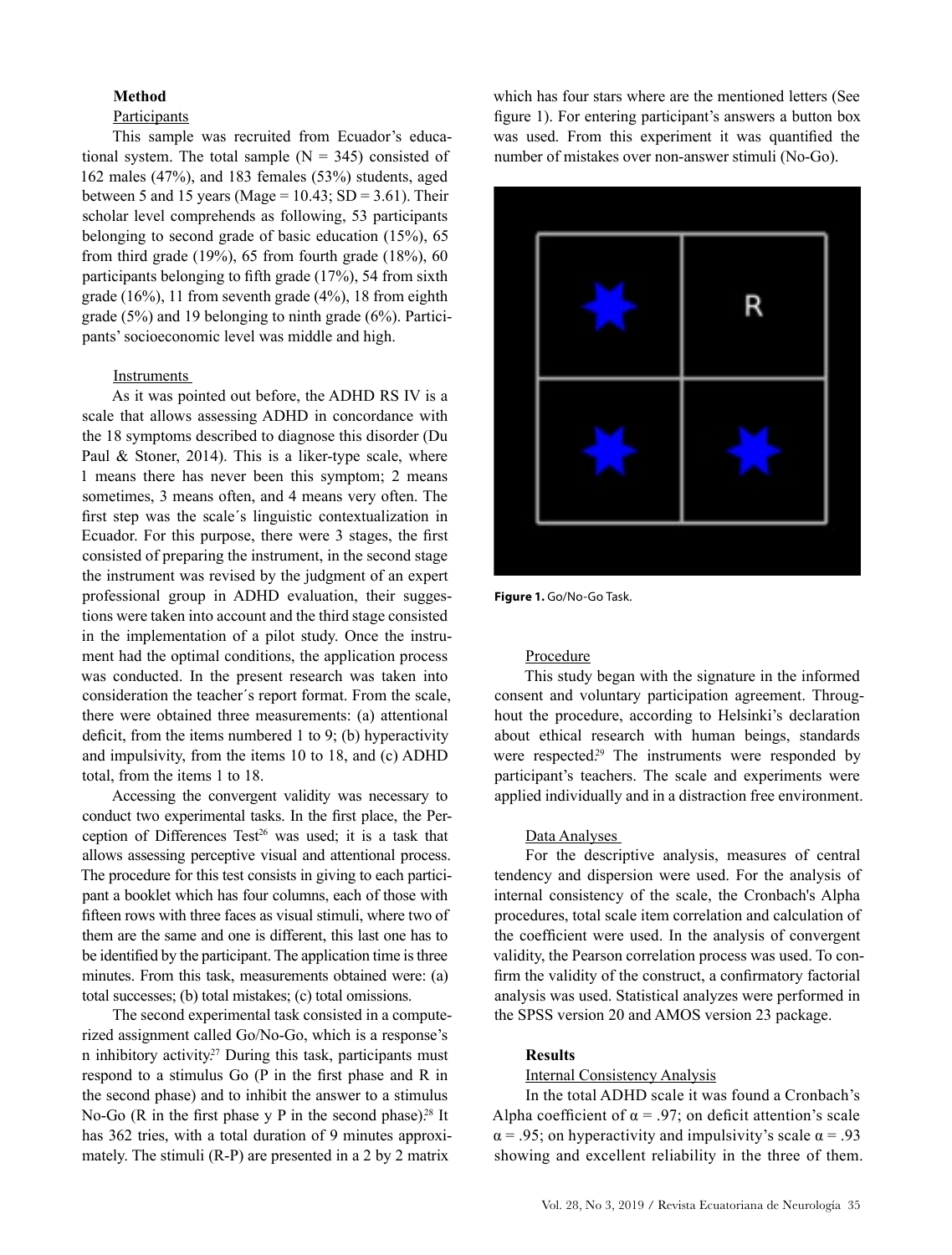Table 1 shows scale's correlational parameters total item and scale's Alpha's coefficient if there is an elimination of any item.

| Table 1. ADHD RS IV Scale item's internal consistency. |  |
|--------------------------------------------------------|--|
|--------------------------------------------------------|--|

| Ítems                                                 | $r_{i}$ | α-i |
|-------------------------------------------------------|---------|-----|
| <b>Attention Deficit</b>                              |         |     |
| 1. Fails to give close attention to details or makes  | .66     | .92 |
| careless mistakes in schoolwork.                      |         |     |
| 2. Has difficulty sustaining attention in tasks or    | .73     | .92 |
| play activities.                                      |         |     |
| 3. Does not seem to listen when spoken directly.      | .77     | .92 |
| 4. Does not follow through on instructions and        | .79     | .91 |
| fails to finish work.                                 |         |     |
| 5. Has difficulty organizing tasks and activities.    | .78     | .91 |
| 6. Avoids tasks (eg, schoolwork, homework) that       | .79     | .91 |
| require sustained mental effort.                      |         |     |
| 7. Loses things necessary for tasks or activities.    | .74     | .92 |
| 8. Is easily distracted.                              | .63     | .92 |
| 9. Is forgetful in daily activities.                  | .68     | .92 |
| <b>Hyperactivity and Impulsivity</b>                  |         |     |
| 10. Fidgets with hands or feet or squirms in seat.    | .58     | .93 |
| 11. Leaves seat in classroom or in other situations   | .75     | .92 |
| in which remaining seated is expected.                |         |     |
| 12. Runs about or climbs excessively in situations    | .77     | .92 |
| in which it is inappropriate.                         |         |     |
| 13. Has difficulty playing or engaging in leisure     | .75     | .92 |
| activities quietly.                                   |         |     |
| 14. Is "on the go" or acts as if "driven by a motor". | .79     | .92 |
| 15. Talks excessively.                                | .74     | .92 |
| 16. Blurts out answers before questions have          | .74     | .92 |
| been completed.                                       |         |     |
| 17. Has difficulty awaiting turn.                     | .77     | .92 |
| 18. Interrupts or intrudes on others.                 | .72     | .92 |

Correlation item-total (rjx) and Cronbach's Alpha if element was removed (α-j)

# Convergent Validity

Correlational analysis among ADHD RS IV scale and Perception of Differences Test it was found that the total successes in this scale are significantly correlated with the three ADHD RS IV's subscales that means, with hyperactivity and impulsivity  $r = -.49$ ,  $p < .001$ ; attentional deficit  $r = -.54$ ,  $p = < .001$  and total ADHD  $r = -.55$ ,  $p = < .001$ .

Total mistakes in Perception of Differences Test is significantly correlated with every ADHD RS IV subscales, with hyperactivity and impulsivity  $r = .36$ ,  $p < .001$ , attentional deficit  $r = .46$ ,  $p < .001$  and total TDAH  $r = .45$ ,  $p = < .001$ .

Total omissions in Perception of Differences Test is significantly correlated with every ADHD RS IV subscales, with hyperactivity and impulsivity  $r = .44$ ,  $p < .001$ , attentional deficit  $r = .43$ ,  $p < .001$  and total TDAH  $r = .48$ ,  $p < .001$ .

Analysis among the experiment Go/No-Go and ADHD RS IV scale showed that attentional deficit was significantly correlated with No-Go mistakes  $r = .38$ , p < .001; hyperactivity and impulsivity significantly correlated with mistakes No-Go  $r = .34$ ,  $p = .002$ . **Figure 2.** Model of one factor of ADHD

Between ADHD RS IV subscales existed a significant correlation among attentional deficit and hyperactivity and impulsivity  $r = .69$ ;  $p < .001$ ; hyperactivity and impulsivity with the total ADHD  $r = .93$ ;  $p < .001$  and attentional deficit with total ADHD  $r = .91$ ,  $p < .001$ .

# Construct's Validity

To accomplish this point, scale's confirmatory factor analysis was used, taking into account its one factor configuration and two factors classic structure (see figures 2 and 3). As goodness of fit parameters it was found that,

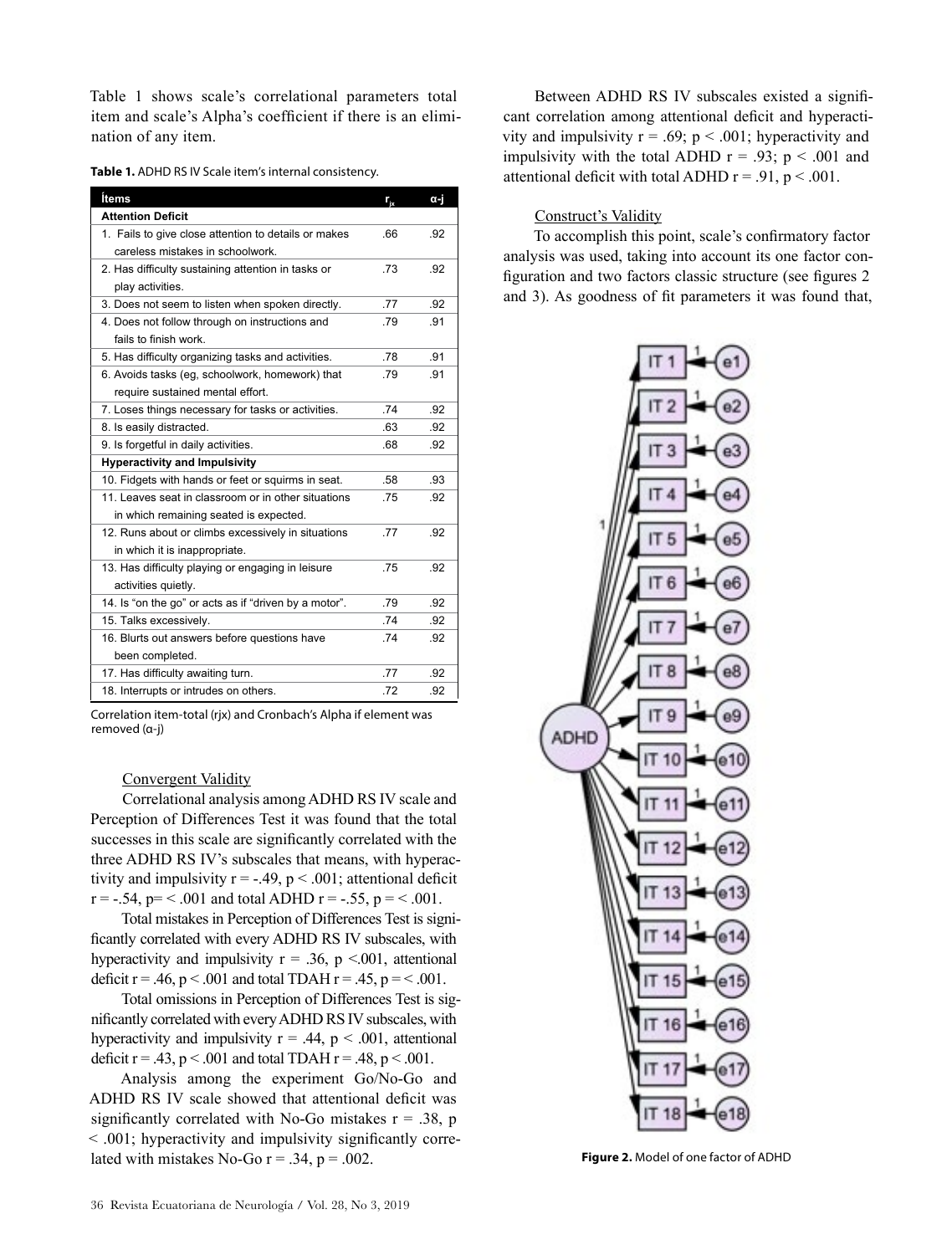

**Figure 3.** Model of two factors of ADHD

one factor model shows  $x2(135) = 1270.39$ ;  $p < .001$ , CFI  $= .68$ ; RMSEA =  $.18 (.17 - .19)$ ; SRMR =  $.10$ ; meanwhile two factors model shows  $x2(101) = 321.40$ ,  $p < .001$ ; CFI  $= .96$ ; RMSEA  $= .08$  (.07 - .09), SRMR  $= .04$ .

#### **Discussion**

This study has examined ADHD RS IV Scale's psychometric properties on an Ecuadorian student's sample. In relationship with the first objective (a) to analyze the scale's internal consistency through Cronbach's Alpha coefficient, correlation of each item within its scale and getting better the internal consistency coefficient by taking out items. It was found that internal consistence is excellent, because its Cronbach's Alpha coefficients are greater than 0.90, which is concordant with previous researches where AHDH RS IV has been reported by participant's teachers. For example, in a study realized in Spain coe-

fficients were found greater than  $.94<sup>19</sup>$  in Japan its coefficients were between .85 and .93,<sup>21</sup> in USA between .87 and .93,<sup>17</sup> in France between .93 and .94,<sup>30</sup> in Denmark between .86 y .94 $31$  and in Chile between .76 y .92 $22$  These previous results together with the ones in the present article (coefficients between .93 and .97), contribute with important evidence about ADHD RS IV Scale's good reliability qualities in the variety of contexts it was applied.

On the other hand, in Ecuador there exists a previous study, where ADHD RS IV was adapted through a self-report format and it was reported an internal consistency between .77 and .83.<sup>23</sup> This suggests that when this scale is applied with a teacher's report, it would be more reliable than when the patient does it by him/herself. This is because, as mentioned before, a patient's subjectivity would exist in the construction about his/her own behavior and its report.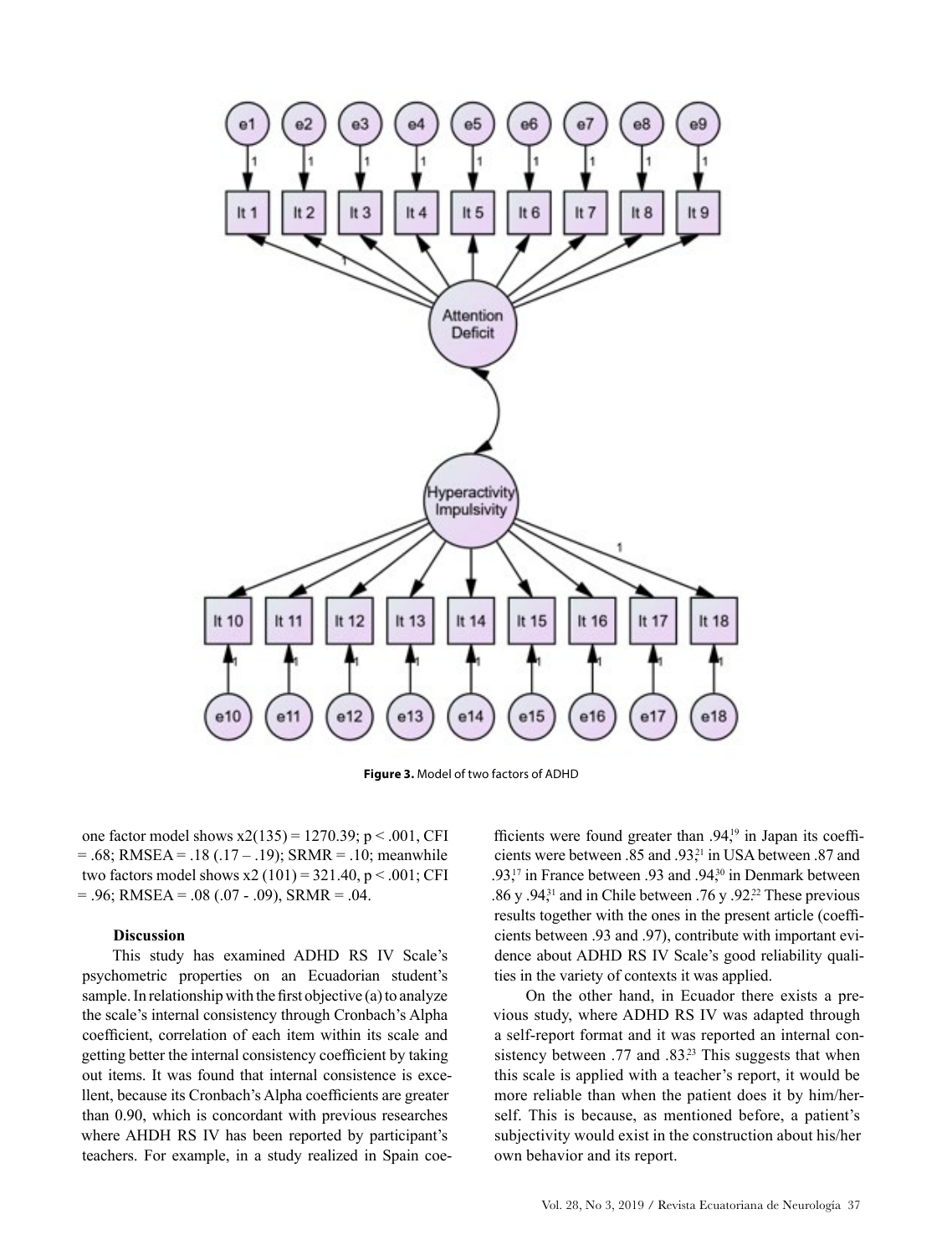According to this study's second objective (b) to analyze ADHD RS IV's convergent validity through other assessment processes about ADHD's component factors, results suggest that there is a statistically significant relationship among both ADHD's evaluation methods.

Findings of correlation among Perception of Differences Test and ADHD RS IV scale suggest that greater severe behavioral symptomatology of attentional deficit, hyperactivity and impulsivity, less will be the efficiency in the Perception of Differences Test. The relationship among experiment Go/No-Go and ADHD RS IV scale suggests that, patients with greater scores in the scale will present a major number of mistakes to stimuli in which they must stop a response that has a tendency to continue.

These results could be explained by Barkley's theory, $32$  who affirms that patients who show ADHD's clinical features would present a deficit in the inhibitory control (frontal lobe's inherent function). This would produce in participants who scored higher in the ADHD RS IV scale to present a higher number of mistakes to No-Go stimuli and a low performance in the Perception of Differences Test.

Mentioned results have relationship with previous studies, that have reported that children who scored higher in ADHD's evaluation scales, present higher difficulties in experiments that assess motor control, which is different with children with typical development, to whom this function is preserved.33,34,35

The third objective (c) was looking to test the scale's construct validity through a confirmatory factorial analysis process about its structure bases in one and two factors. Following Steiger,<sup>36</sup> Hu and Bentler<sup>37</sup> proposed guidelines, the adequate goodness of fit parameters are based in (a) RMSEA less than .07 or .06; (b) CFI greater than .90 and (c) SRMR less than .05. Therefore, one factor's model did not present the adequate parameters. Meanwhile, ADHD's two classic factors fulfill the indicators, except for the RMSEA which shows .08; however, its interval is between .07 and .09. These results suggest that ADHD RS IV scale's reported by teachers in Ecuador maintains its classical configuration that has been described in the last two DSM versions.1,18

The accomplished confirmatory factor analysis process has concordance with previous studies. For example, in Japan's study, the goodness of fit found was  $x2 (90) = 305.21$ ,  $p < .001$ , RMSEA = .05, CFI = .98,  $SRMR = .02$ , and a study conducted in France reported the next indicators CFI = .90 y RMSEA = .07 (.06 - .09); which allows guiding these confirmatory factor analysis' results pro the ADHD RS IV scale's construct validity previously reported in other social contexts and nowadays in Ecuador.

Finally, per the conclusion, it is possible to affirm that ADHD RS IV scale possesses suitable reliability and validity properties to be applied to students belonging to scholar Ecuadorian system under teacher's report. Further, being this the first study reporting these psychometric parameters in an Ecuadorian context, it constitutes an important contribution to the ADHD's research line in this country.

As limitations of the present study, they could be limited to the following points: the sample's size may be too small to be representative of Ecuador's national level and participants' geographic localization does not take in account every city. Even though, these two factors could be taken as motivations for future studies. For example, to make a replication based in this study into a national level with a statistically representative sample and where selected participants would belong to every Ecuadorian regions.

## **References**

- 1. American Psychiatric Association. (2014). Guía de consulta de los criterios diagnósticos del DSM-5.Washington, DC: American Psychiatric Publishing.
- 2. Santos, L., & Vasconsuelos, L. (2010). Trastorno do Déficit de Atenção e Hiperatividade em Crianças: Uma Revisão Interdisciplinar. Psicologia: Teoria e Pesquisa, 26 (4) , 717-724. doi: 10.1590/S0102- 37722010000400015.
- 3. De la Barra, F., Vicente, B., Saldivia, S., & Melipillan, R. (2013). Epidemiology of ADHD in Chilean children and adolescents. ADHD Attention Deficit and Hyperactivity Disorders, 5 (1), 1-8. doi: 10.1007/ s12402-012-0090-6.
- 4. Vélez-van-Meerbeke, A., Zamora, I., Guzmán, B., López, C., & Talero-Gutierrez, C. (2013). Evaluación de la función ejecutiva en una población escolar con síntomas de déficit de atención e hiperactividad. Neurología, 28 (6), 348-355. doi: 10.1016/j.nrl.2012.06.011
- 5. American Psychiatric Association. (2013). Diagnostic and Statistical Manual of Mental Disorders, Fifth Edition (DSM-5). Arlington: American Psychiatric Association.
- 6. Barkley, R. (2015). Attention-deficit/hyperactivity disorder: A handbook for diagnosis and treatment (4th ed.). Ney York, NY: Guildford Press.
- 7. Noda, W., Ito, H., Fujita, C., Ohnishi, M., Takayanagi, N., Someki, F., et al. (2013). Examining the relationships between attention deficit/hyperactivity disorder and developmental coordination disorder symptoms, and writing performance in japanese second grade students. Research in Developmental Disabilities, 34, 2909-2916. doi: 10.1016/j.ridd.2013.05.023
- 8. Shaw, P., Stringaris, A., Nigg, J., & Leibenluft, E. (2014). Emotion dysregulation in attention deficit hyperactivity disorder. American Journal of Psychiatry, 171, 276-293. doi: 10.1176/appi. ajp.2013.13070966.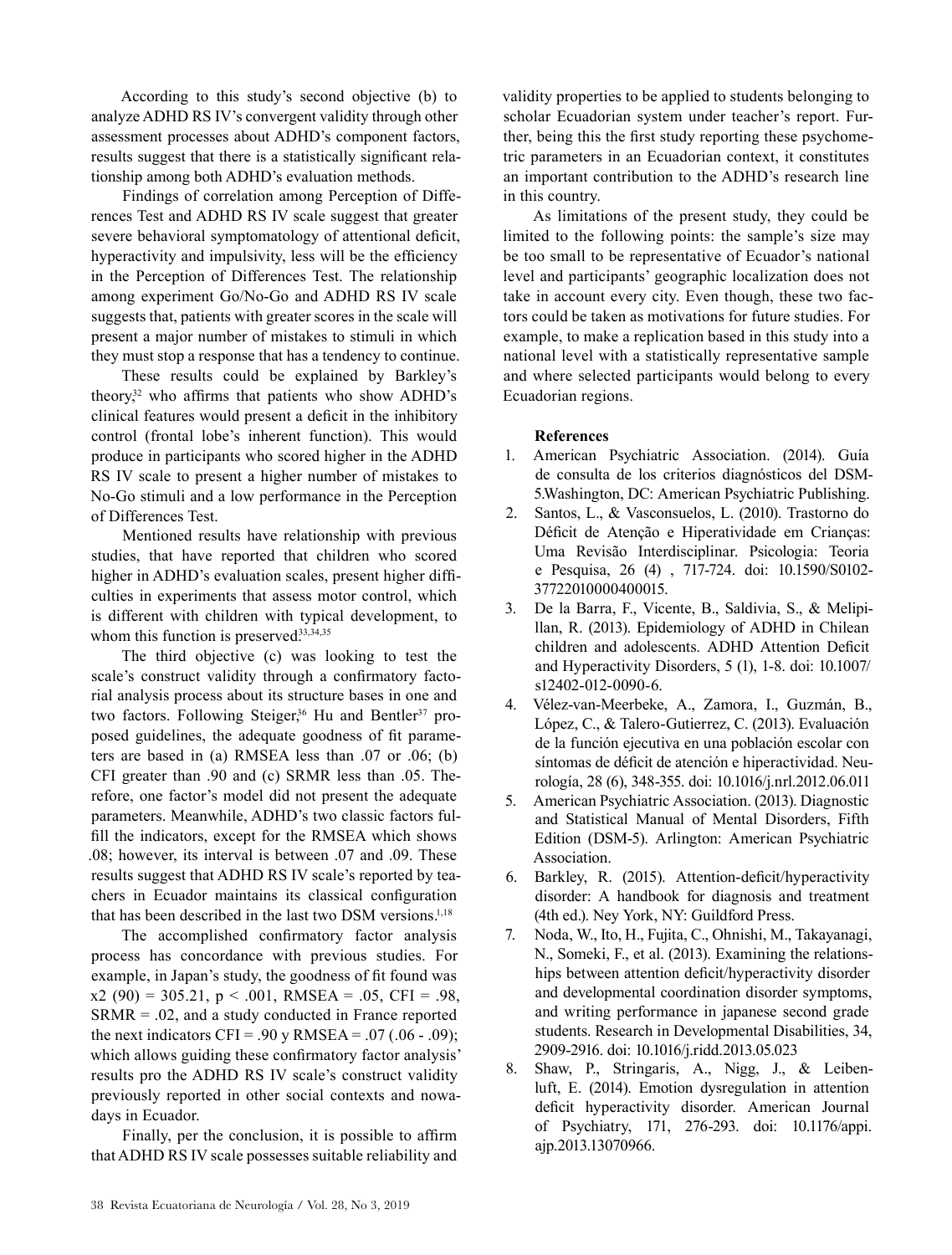- 9. Rasmussen, P., & Gillberg, C. (2000). Natural outcome of ADHD with developmental coordination disorder at age 22 years: a controlled, longitudinal, community-based study. Journal of the American Academy of Child & Adolescent Psychiatry, 39, 1424-1431. doi: 10.1097/00004583-200011000-00017
- 10. Barkley, R., & Fischer, M. (2011). Predicting impairment in Major Life Activities and Occupational Functioning in Hyperactive Children as Adults: Self-Reported Executive Function (EF) Deficits Versus EF Tests. Developmental Neuropsychology, 36 (2), 137- 161. doi: 10.1080/87565641.2010.549877
- 11. DuPaul, G., & Stoner, G. (2014). ADHD in the schools: Assessment and intervention strategies (3rd ed.). New York, NY: Guilford Press.
- 12. Du Paul, G., Reid, R., Anatopoulos, A., Lambert, M., Watkins, M., & Power, T. (2015). Parent and Teacher Ratings of Attention-Deficit/Hyperactivity Disorder Symptoms: Factor Structure and Normative Data. Psychological Assessment, 20 (2), 1-12. doi: 10.1037/ pas0000166
- 13. Swanson, J., W., N., & Pelham, W. (1992). The SNAP-IV Rating Scale.Recuperado de http://www.adhd.net.
- 14. Conners, C. (2008). Conners (3rd ed.). Toronto, ON, Canada: Multi-Health Systems.
- 15. Farré, A., & Narbona, J. (2003). Escala para la evaluación del trastorno por déficit de atención con hiperactividad.Madrid: TEA.
- 16. DuPaul, G., Power, T., Anastopoulus, A., Reid, R., Kara, M., & Ikeda, M. (1997). Teacher Ratings of Attention Deficit Hyperactivity Disorder Symptoms: Factor Structure and Normative Data. Psychological Assessment, 9 (4), 436-444. doi: 10.1037/pas0000166
- 17. Wyrich, K., Auguste, P., Zhang, C., Dewees, B., Winslow, B., & Yu, S. (2015). Evaluation of Neuropsychiatric Function in Phenylketonuria: Psychometric Properties of the ADHD Rating Scale-IV and Adult ADHD Self-Report Scale Inattention Subscale in Phenylketonuria. Value in Health, 18 (4), 404-412. doi: 10.1016/j.jval.2015.01.008
- 18. AmericanPsychiatricAssociation. (2000). Diagnostic and statistical manual of mental disorders (4th ed., text rev.).Washington, DC: American Psycchiatric Association.
- 19. Servera, M., & Cardo, E. (2007). ADHD Rating Scale-IV en una muestra escolar española: datos normativos y consistencia interna para maestros, padres y madres. Revista de Neurología, 45 (7), 393-399. PMID: 17918104
- 20. Mercier, C., Roche, S., Gaillard, S., Kassai, B., Arzimanoglou, A., Herbillon, V., et al. (2016). Partial validation of a French version of the ADHD-rating scale IV on a French population of children with ADHD and epilepsy. Factorial structure, reliability, and responsiveness. Epilepsy and Behavior, 58, 1-6. doi: 10.1016/j.yebeh.2016.02.016
- 21. Takayanagi, N., Yoshida, S., Yasuda, S., Adachi, M., Kaneda-Osato, A., Tanaka, M., & Masuda, T. (2016). Psychometric properties of the Japanese ADHD-RS in preschool children. Research in Developmental Disabilities, 55, 266-278. doi: 10.1016/j. ridd.2016.05.002
- 22. Urzúa, A., Domic, M., Ramos, M., Cerda, A., & Quiroz, J. (2010). Propiedades psicométricas de tres escalas de evaluación del trastorno por déficit de atención con hiperactividad en escolares chilenos. Revista Panamericana de Salud Pública, 27 (3), 157-167.
- 23. Ramos, C., & Pérez-Salas, C. (2016). Propiedades psicométricas: ADHD Rating Scale IV en formato autoreporte. Revista Chilena de Neuro-psiquiatría, 54 (1), 9-18. doi: 10.4067/S0717-92272016000100002
- 24. Nicolás, S., & Iraurgi, I. (2016). Desarrollo de una Escala de Autoinforme para la valoración del TDAH en la infancia (EA-TDAH): Estudio Delphi y datos de adecuación psicométrica. Terapia Psicológica, 34 (1), 41-52. doi: 10.4067/S0718-48082016000100005
- 25. Ramos-Galarza, C., Bolaños, M., & Ramos, D. (2015). Prevalence of Attention Deficit Hyperactivity Disorder in Ecuadorian Students. Revista Científica y Tecnológica, 3(1), 13-19.
- 26. Thurstone, L., & Yela, M. (1997). Test de percepción de diferencias de Caras. Madrid: TEA Ediciones S.A.
- 27. Bezdjian, S., Baker, L., Lozano, D., & Raine, A. (2009). Assessing inattention and impulsivity in children during the go/no go task. The British Journal of Developmental Psychology, 27 (2), 365 - 383. doi: 10.1348/026151008X314919
- 28. Mueller, S. (2015). The Psychology Experiment Building Language (Version 0.14) [Software].Disponible en m http://pebl.sourceforge.net.
- 29. Williams, J. (2008). Revising the declaration oh Helsinki. World medical journal. 54 (4), 120-122.
- 30. Caci, H., Morin, A., & Tran, A. (2013). Teacher Ratings of the ADHD-RS IV in a Community Sample: Results From the ChiP-ARD Study. Journal of Attention DIsorders, XX (X), 1-11. doi: 10.1177/1087054712473834
- 31. Makransky, G., & Bilenberg, N. (2014). Psychometric Properties of the Parent and Teacher ADHD Rating Scale (ADHD-RS): Measurement Invariance Across Gender, Age, and Informant. Assesmen 21(6), 694- 705. doi: 10.1177/1073191114535242
- 32. Barkley, R. (1997). Behavioral Inhibition, Sustained Attention, and Executive Functions: Constructing a Unifying Theory of ADHD. Psychological Bulletin Vol. 121, No. 1, 65-94. doi: 10.1037/0033-2909.121.1.65
- 33. Rosch, K., Dirlikov, B., & Mostofsky, S. (2013). Increased Intra subject Variability in Boys with ADHD Across Test of Motor and Cognitive Control. Journal of Abnormal Child Psychology, 41 (3), 485- 495. doi: 10.1007/s10802-012-9690-z